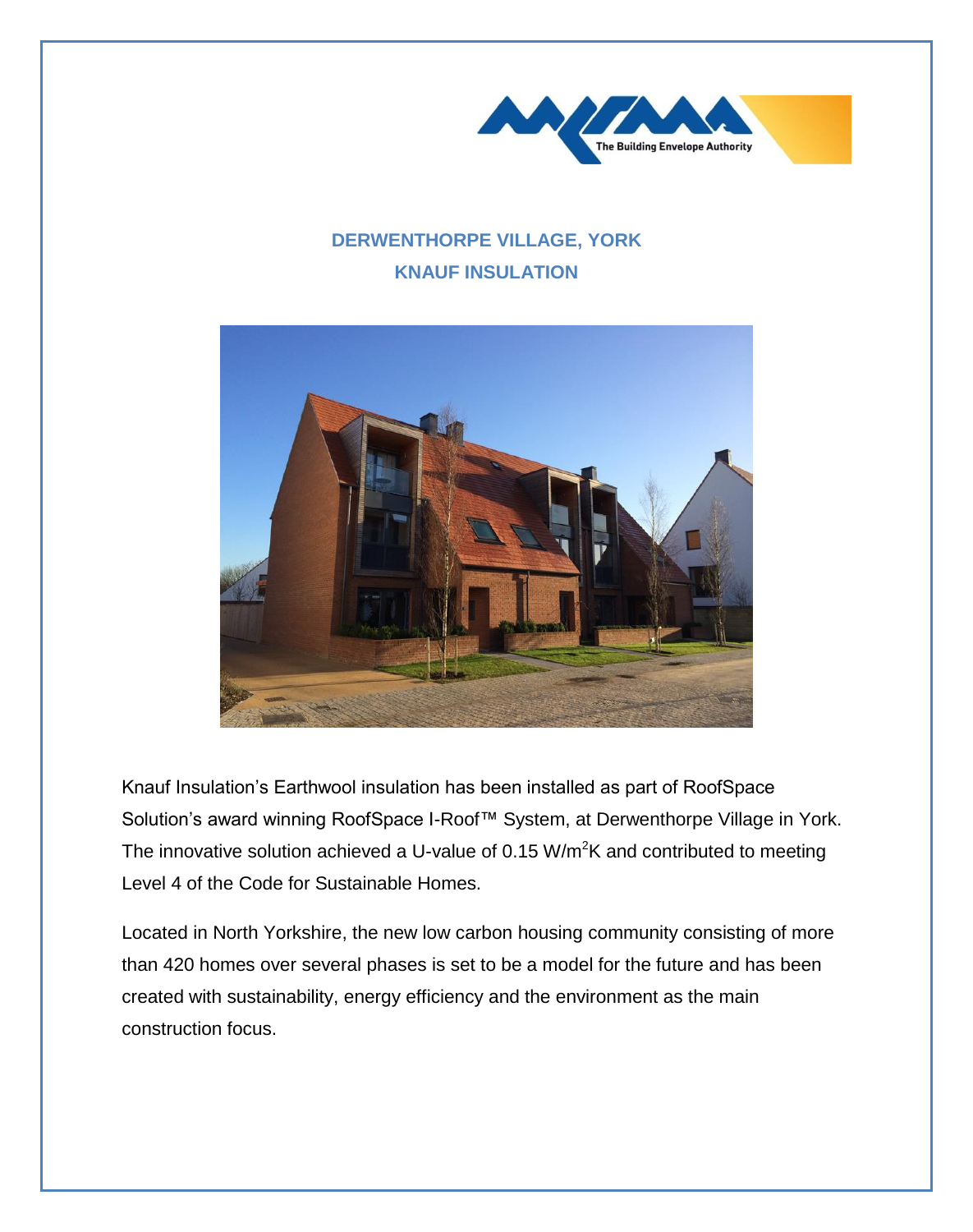Patrick Wilson from RoofSpace Solutions commented: "Derwenthorpe Village was built to meet the taxing thermal requirements of current Building Regulations, the Code for Sustainable Homes and the Lifetime Homes standards, as well as addressing the lack of affordable family housing within the area.

"Our Panelised RoofSpace I-Roof **™** System was the ideal solution for the project, which was based on a fabric first approach. Thanks to our partnership with Knauf Insulation, our RoofSpace I-Roof **™** System provided the integrity and thermal performance required to meet the project's high energy efficiency targets."

The RoofSpace I-Roof **™** System is an innovative and sustainable timber engineered panelised roof and wall system. The system encapsulates the roof space of dwellings in order to provide habitable and cost efficient living spaces. What's more, the I-Roof System can reduce build times, provide low U-values of 0.20-0.08 W/m<sup>2</sup>K and has an A+ Code for Sustainable Homes rating.